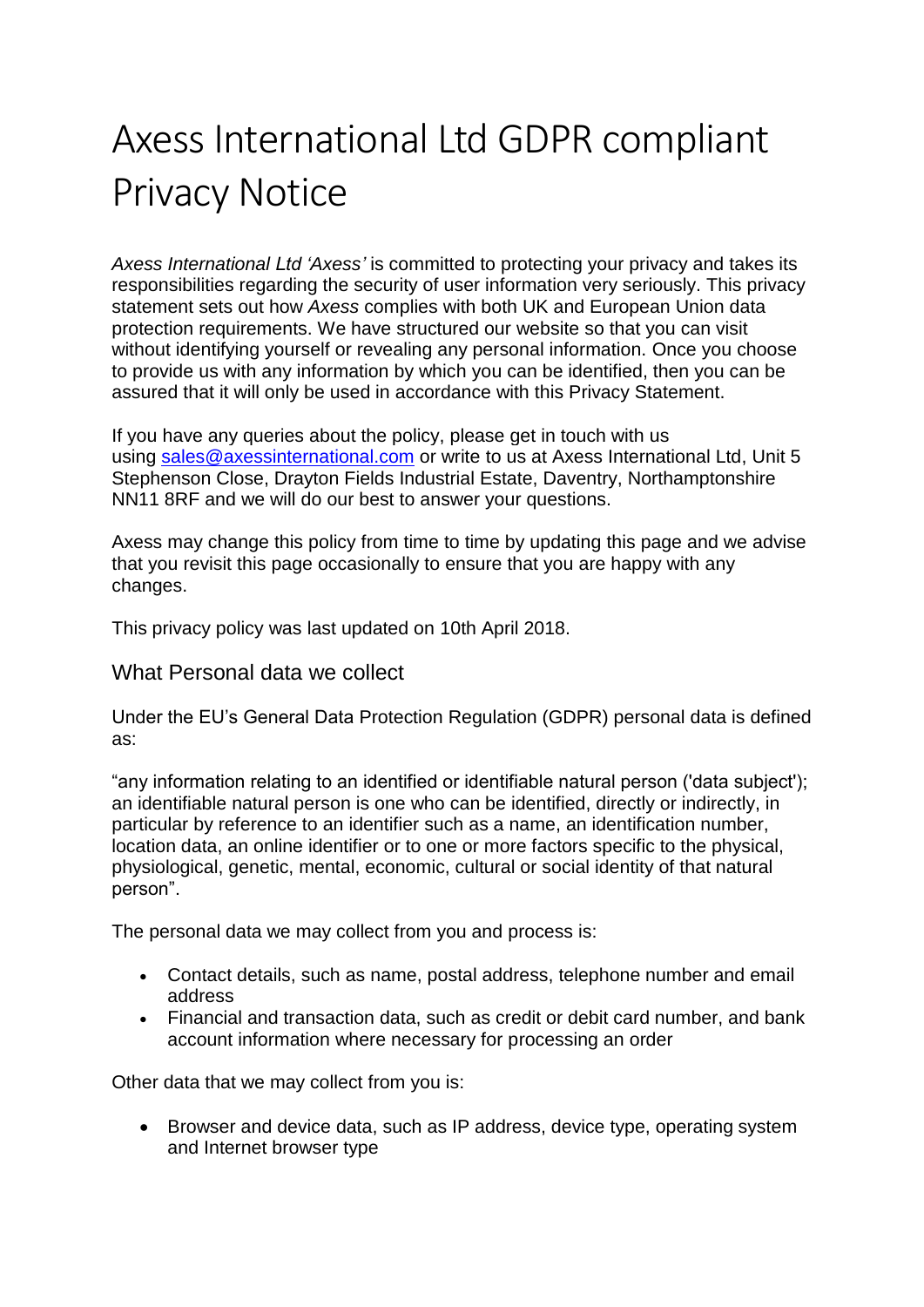- Transaction data, such as purchases, purchase amount, date of purchase and payment method
- Cookie and tracking technology data, such as time spent on website, pages visited and other anonymous traffic data

### How we use your information

This privacy notice tells you how we, *Axess*, will collect and use your personal data:

- To provide our products and services.
- To process your order.
- To personalise the website for you.
- To contact you in response to a specific enquiry.
- To send you promotional emails and mailings about *Axess'* products, services, offers and other things that we think may be relevant to you.
- To contact you via telephone about *Axess'* products and services that we think may be relevant to you.
- To contact you via email or telephone for market research reasons.
- To improve or modify our services.
- For audits, legal or regulatory purposes, and compliance with industry standards.
- To conduct aggregate analysis and develop business intelligence that enables us to operate, protect, make informed decisions, and report on the performance of, our business.

# Why does Axess need to collect and store personal data?

In order for us to provide you with our products and services, allow access to our events and to maintain our accounts and records, we process your information under the legal basis of *Contract.*

Most of the personal information we process from Users will be freely given and will be used in the context in which it is provided. For example, a User may complete an enquiry form or make a purchase from our website, in these cases the information will be used to respond to the enquiry or to deliver the requested goods to the address provided. Where this information is provided, it is assumed that the User gives their permission for the personal data to be used for this purpose.

We may also process the personal information for our *Legitimate Interests.* We describe our *Legitimate Interests* as:-

We have an interest in informing our Customers of similar new products, products associated with a product bought from us, customer service feedback, understanding our customers, to produce and distribute printed material plus emailing of electronic catalogues or other similar documents, news and updates relevant to our Company or Industry. We may use your email address to send you emails regarding the above or similar topics. Users have a right to object to this processing by emailing [sales@axessinternational.com](mailto:sales@axessinternational.com.) In any event, we are committed to ensuring that the information we collect and use is appropriate for this purpose and does not constitute an invasion of your privacy.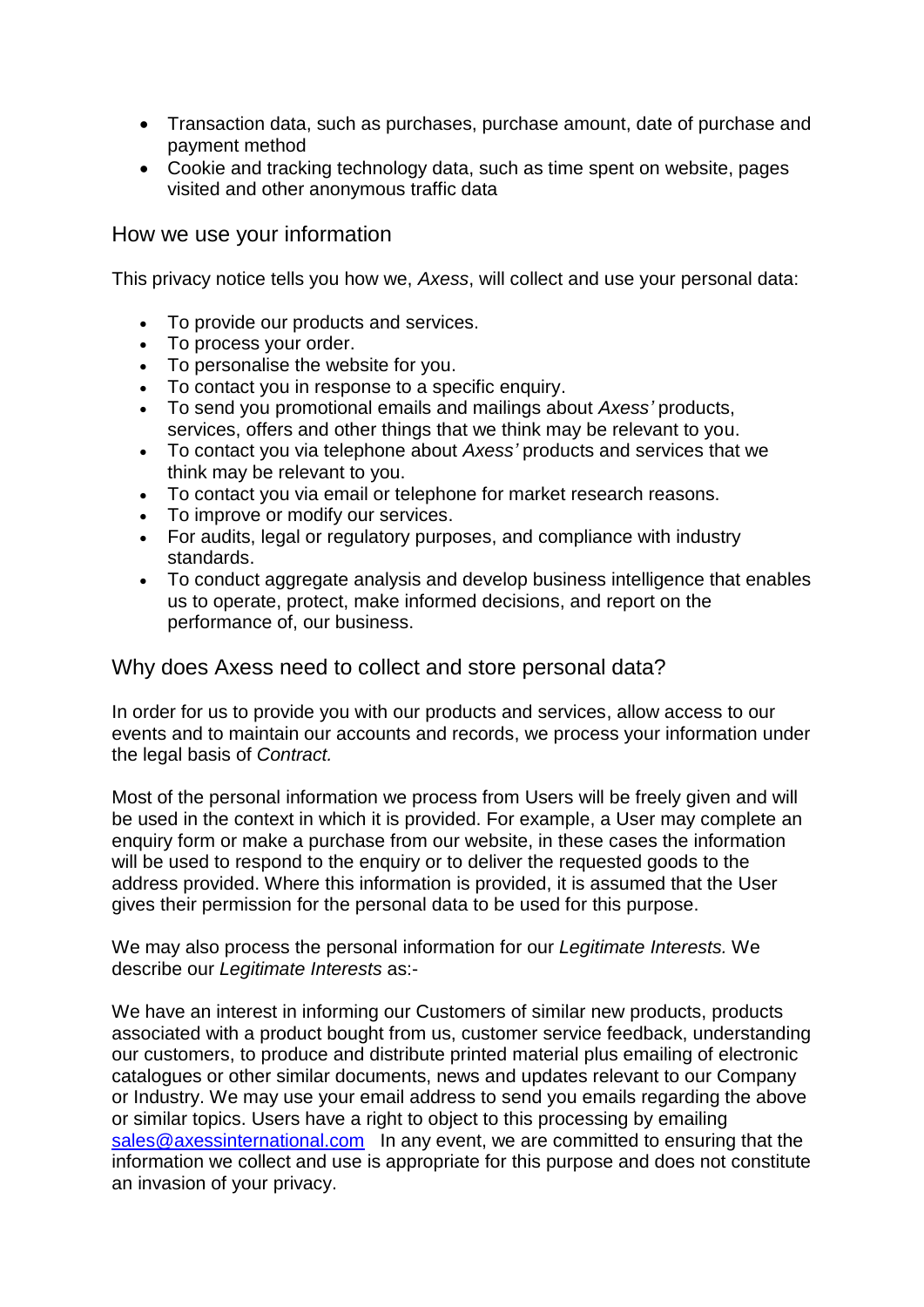# Will Axess share my personal data with anyone else?

We may pass your personal data on to third-party service providers contracted to *Axess* in the course of dealing with you. Any third parties that we may share your data with are obliged to keep your details securely, and to use them only to fulfil the service they provide you on our behalf. This includes but is not limited to, arranging deliveries, event registration and subscription fulfilment. When they no longer need your data to fulfil this service, they will dispose of the details in line with *Axess'*  procedures. If we wish to pass your personal data onto a third party we will only do so once we have obtained your consent unless we are legally required to do otherwise.

We do not share personal information with anyone that is not necessary to the delivery of goods or services bought from us, to manage or support our business activities or to fulfil our *Legal Obligations*.

#### How will Axess use the personal data it collects about me?

*Axess* will process (collect, store and use) the information you provide in a manner compatible with the EU's General Data Protection Regulation (GDPR). We will endeavour to keep your information accurate and up to date, and not keep it for longer than is necessary. *Axess* is required to retain information in accordance with the law, such as information needed for calculation of tax and audit purposes. How long certain kinds of personal data should be kept may also be governed by specific business-sector requirements and agreed practices. Personal data may be held in addition to these periods depending on individual business needs. In any case, personal information processed when making a purchase from *Axess* will be held for a minimum of 6 years as required by HMRC.

# Under what circumstances will *Axess* contact me?

Our aim is not to be intrusive, and we undertake not to ask irrelevant or unnecessary questions. Moreover, the information you provide will be subject to rigorous measures and procedures to minimise the risk of unauthorised access or disclosure.

# What rights do I have under GDPR?

A full list of your rights and when they apply can be found at this link

#### [https://ico.org.uk/for-organisations/guide-to-the-general-data-protection-regulation](https://ico.org.uk/for-organisations/guide-to-the-general-data-protection-regulation-gdpr/individual-rights/)[gdpr/individual-rights/](https://ico.org.uk/for-organisations/guide-to-the-general-data-protection-regulation-gdpr/individual-rights/)

# Can I find out the personal data that the organisation holds about me?

*Axess,* at your request, can confirm what information we hold about you and how it is processed. If *Axess* does hold personal data about you, you can request the following information: